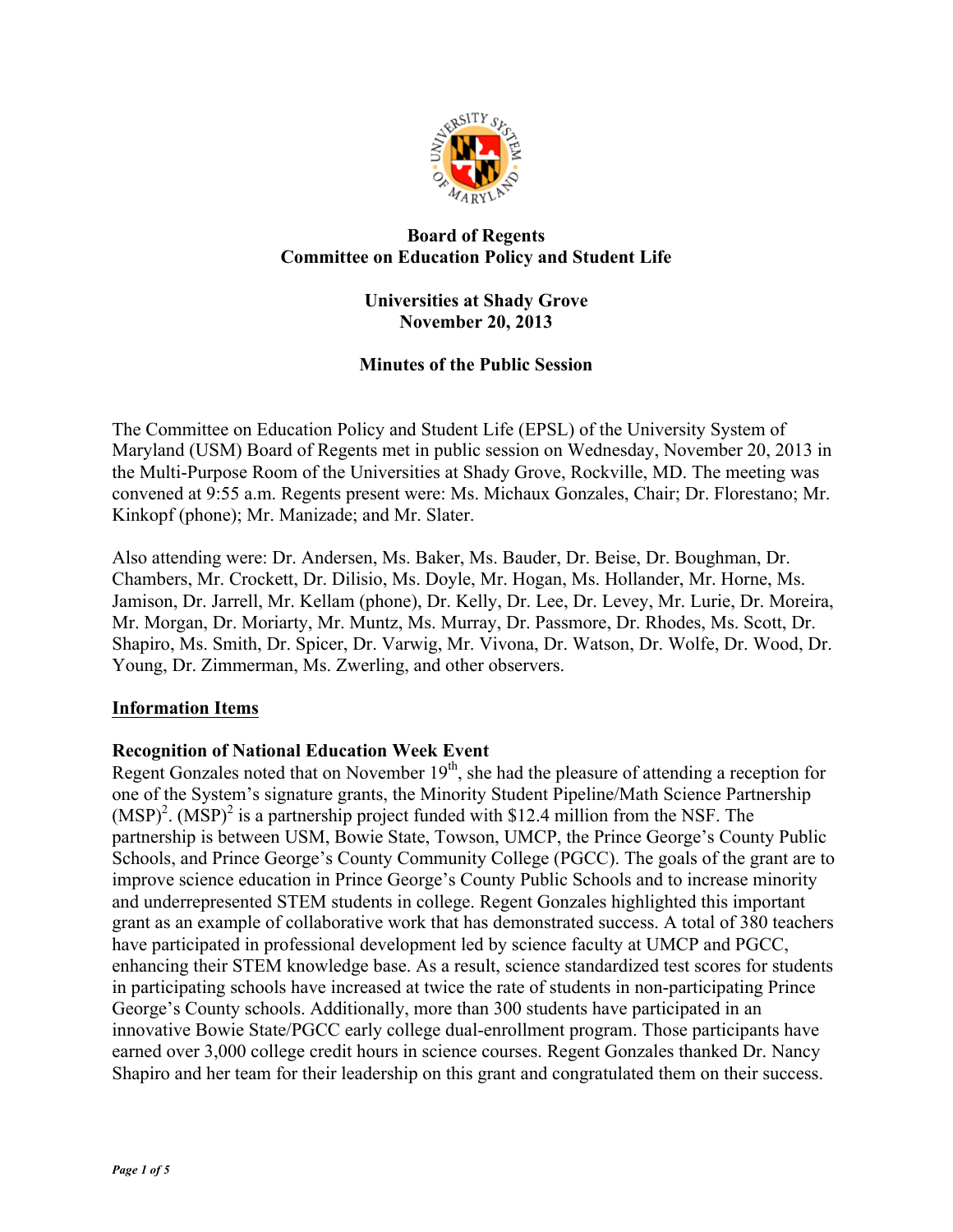## **Financial Aid Panel**

Financial aid has been identified as a critical issue for the Board of Regents this academic year. During the Board retreat on October 3, 2013, Board Chairman, Jim Shea, requested that the Education Policy and Student Life Committee examine the full complexities of financial aid and return with recommendations as to how the Board can address financial aid in ways that will assist students in their efforts to enroll in and persist through USM institutions. Today, financial aid directors, Patricia Scott (UMB); Sarah Bauder (UMCP); David Towne (Towson); and James Kellam (UMES), shared details about how financial aid is packaged at the institutional level, examples of student decision-making processes, considerations for how institutional aid is distributed, and other special institutional characteristics that inform the process.

Although each presenter shared institution-specific information, data, and experiences, several common points emerged:

- Financial aid is affected by changing demography, economics, and values and expectations.
- FAFSA filings are increasing.
- Higher percentages of wealthy and poorer families are filing, but fewer middle-income families are filing.
- The number of Pell eligible students is growing.
- Work-study (available to undergrads and grads) is positively correlated to higher GPAs and increased retention and graduation.
- Both merit aid and need-based aid are beneficial:
	- o Merit aid tends to keep talented students in the state.
	- o Need-based aid reaches talented students who may not otherwise be able to attend.
- Students and families often need assistance completing the FAFSA.
- The amount of debt students have when arriving to graduate/professional school is of concern.
- Within the last four years, more attention has been paid to aid for transfer students; the process for securing aid and rates of offering need-based aid to transfer students is similar to that of first-time, full-time freshmen. Other aid for transfer students should be explored.
- Most students are able to pay back their loans, as there are many ways to repay loans; default rates at the institutions represented are low (defined as below 5%); news reports tend to highlight outliers.
	- o Yet, institutions should still take financial aid literacy and advising seriously, as students need to understand how their borrowing may affect their lives.

The financial aid directors recommend that the Board of Regents:

- Examine how state aid is applied, the timing of the process, and predictive modeling;
- Understand that there is limited state funding for graduate/professional students; increased aid would make the programs/institutions more competitive and lead to increased enrollment;
- Examine how financial aid is or can be used to boost graduation rates and suggest mechanisms for those best practices to be shared across the System;
- Understand that campus-based programs (i.e., work-study) are needed, useful, and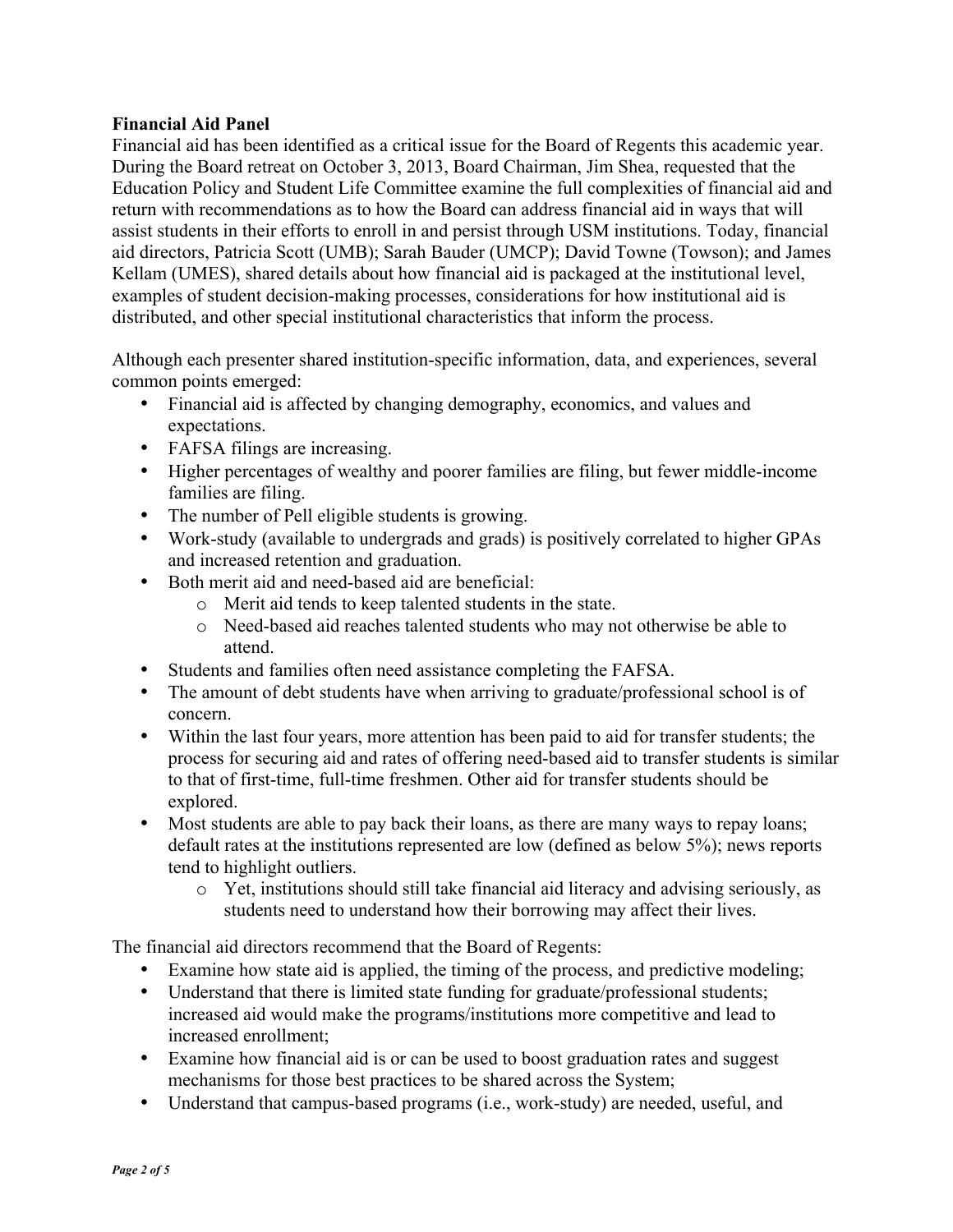beneficial, but there is a possibility of them being scaled back or eliminated during the upcoming Reauthorization of Higher Education; and

• Examine other ways financial aid may be affected by the Reauthorization of Higher Education and discuss possible action.

### **Report on Campus Mental Health Services**

USM's Vice Presidents of Student Affairs compiled a report on the state of mental health services across institutions. The report highlights trends in college mental health faced by counseling center personnel including:

- Increase in demand
- On-campus counseling services
- Psychiatric services
- Triage and/or waitlist periods
- Referrals
- Crisis intervention
- Prevention, education, and outreach services
- Funding and management of services

Associate vice presidents of student affairs, Kim Leisey (UMBC) and Jana Varwig (Towson), shared more details around the trends of concern in college mental health, recommended staff to student ratios, staff qualifications, how campuses manage increased demand for services, and the changes in services provided by counseling centers from 15-20 years ago to the present. Regent Manizade introduced UMCP Student Government Associate president, Samantha Zwerling, who described students' concerns and governing councils' efforts around this issue. A recent survey showed that students are concerned about wait time, especially considering costs associated with services outside of the universities. Ultimately, this issue is important to all, because students' mental health can directly affect their grades, retention, and graduation.

The presenters recommend that the Board of Regents:

- Recommend that institutions allocate funds to mental health services;
- Help campuses do better with communications and marketing so all students know what services are offered;
- Recommend that each campus examine its problems and ensure they are properly staffed to handle those problems;
- Assist campuses with reframing mental health services from a crisis issue to a missioncritical service, as it is core to academic success, classroom management, retention, and non-disruption of the campus community; and
- Help institutions frame the conversation as a campus community issue not a counseling center issue; all should understand how and why it matters.

#### **Report on the Instructional Workload of the USM Faculty**

Dr. Ben Passmore, USM Assistant Vice Chancellor for Administration and Finance, presented the twentieth annual report on the instructional workload of the USM faculty. The report summarizes instructional workload, which includes teaching, research, and service activities at all USM degree-granting institutions with tenured or tenure-track faculty. Overall, the results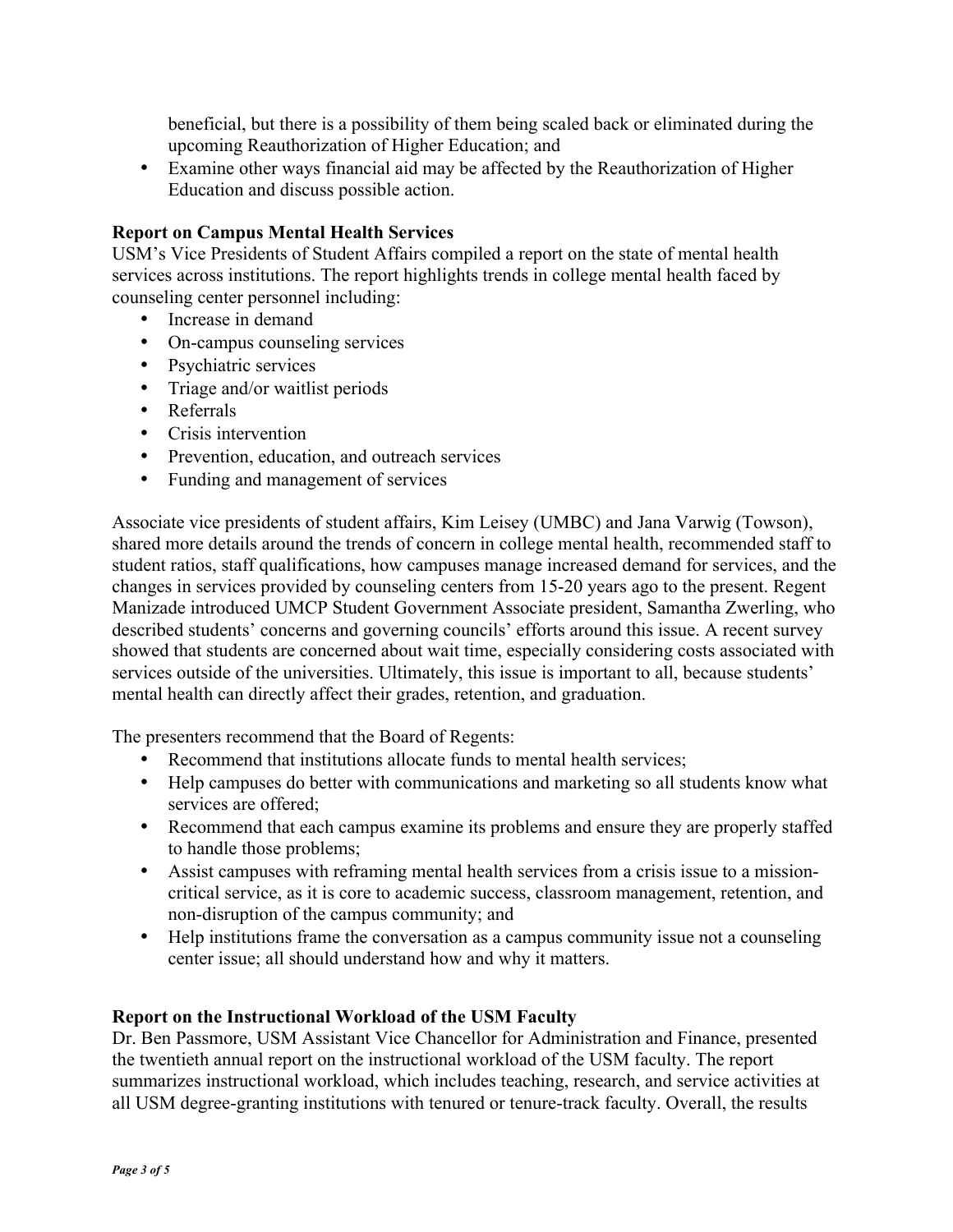indicate substantial success both in meeting the explicit workload goals and in generally improving productivity. Highlights include:

- o Total Tenured/Tenure-Track faculty complement rose 45 or 1%, while FTE student enrollment rose by 78 or less than 1% in AY 2012-2013, rising faster than the number of students we're having; more us catching up than a pattern
- o The USM Research institutions collectively met the expected instructional productivity standards (averaging 5.7 courses per faculty member),
- o The USM Comprehensive institutions collectively fell below the target (7.2 courses per faculty member),
- o The time-to-degree was maintained at the level established last year (8.7 semesters), and
- o USM levels of grants and other research awards dipped by 7% but still totaled over 1.1 billion dollars.

Dr. Passmore noted that while numbers regarding comprehensives falling below their benchmark may seem concerning, he suggests that the regents should only become concerned if the trend continues over a number of years. Dr. Passmore also noted that changes in the last 20 years (including, but not limited to, academic transformation) all contribute to some distortions in the report. He noted that over the next year, Institutional Research staff at USM will review the analytics to make sure the best and most accurate indicators are being used.

# **Report on Opening Fall 2013 Enrollment and FY 2014 Estimated FTE**

Mr. Chad Muntz, USM Director of Institutional Research, presented this report which provides an overview of preliminary fall 2013 undergraduate, graduate and first professional enrollment – overall enrollment growth, full-time and part-time enrollment patterns. The following details were highlighted:

- USM has stopped growing and is shrinking
	- Part-time students decreased
	- Slight increase in first-time, full-time new freshmen
- Federal sequestration and government shutdown having an effect

• Impact of mediation efforts on academic program mix still to be determined

- For FY2014, Mr. Muntz described estimates that show:
	- Loss over FY 2013 actual (-518)
	- Residential campuses  $(+244$  FTE)
		- For  $2<sup>nd</sup>$  year, most of that growth will be at Towson and UMBC
	- UMUC reversed recession pattern of growth
		- UMUC is projected to shrink -762 FTE

Finally, he identified implications for strategic goals as:

- Positive increase in USM First-Time Full-Time Freshmen, but still less than Fall 2008
- Maryland community college transfers continue to increase
- Growth at traditional campuses is limited
- UMUC is shrinking

# **Report on Intercollegiate Athletics**

This agenda item is being deferred until January 14, 2014 Education Policy and Student Life meeting.